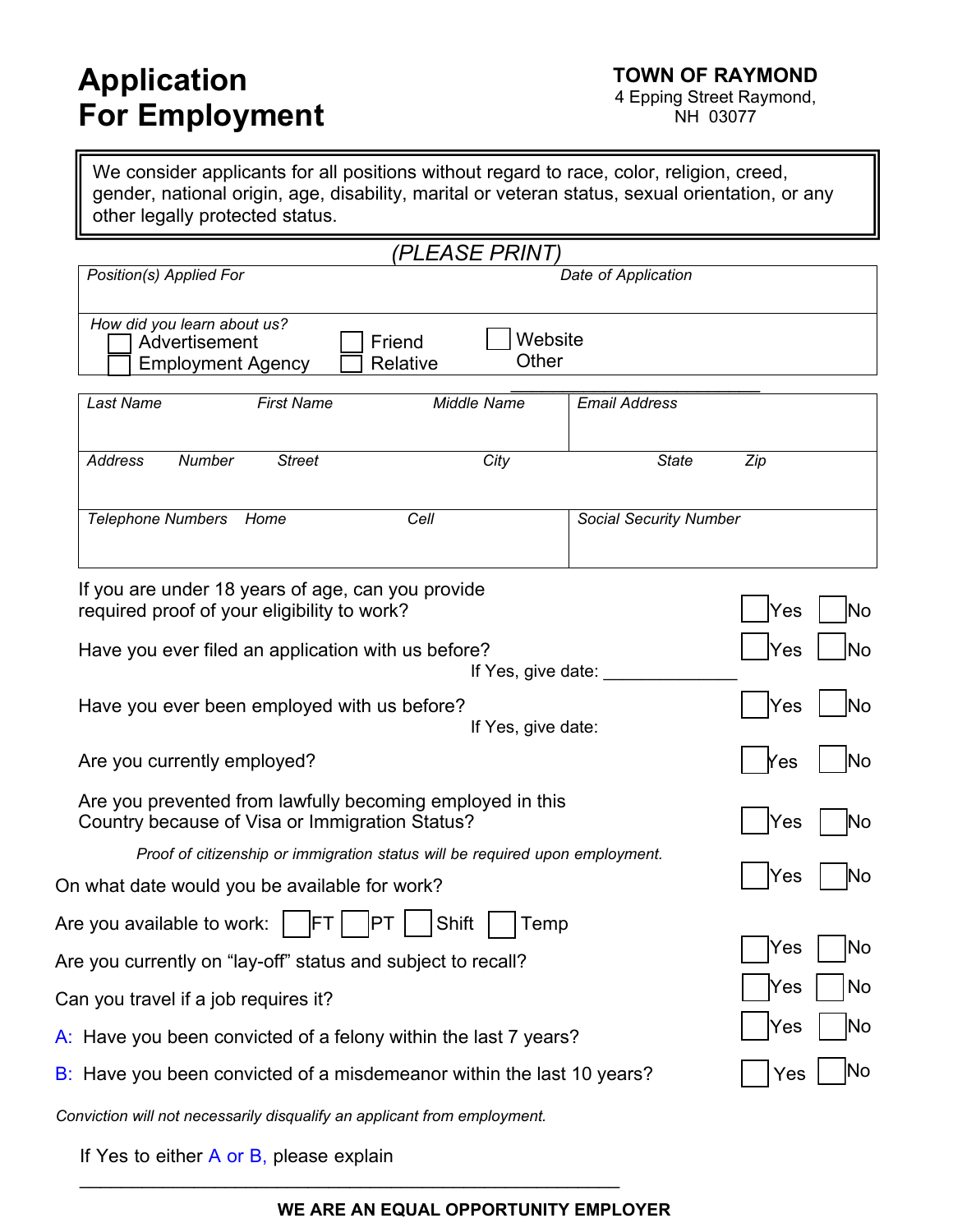## **Education**

### **Check all Grades Completed:**

| 8                                                                                                 | <b>GED</b><br>10<br>12 | College 1           |             | 2 3 4 Graduate School 1 2 3<br>$\overline{4}$ |  |  |
|---------------------------------------------------------------------------------------------------|------------------------|---------------------|-------------|-----------------------------------------------|--|--|
|                                                                                                   |                        |                     |             |                                               |  |  |
| Schools                                                                                           | Name & Location        | Grad?               | Major/Minor | Type of Degree                                |  |  |
|                                                                                                   |                        |                     | Course Work | Received                                      |  |  |
| <b>High School</b>                                                                                |                        | $\gamma$ es<br>l No |             |                                               |  |  |
| College(s)                                                                                        |                        | ]Yes                |             |                                               |  |  |
| University(s)                                                                                     |                        | N <sub>o</sub>      |             |                                               |  |  |
| Graduate or                                                                                       |                        | lYes                |             |                                               |  |  |
| Professional                                                                                      |                        | lNo.                |             |                                               |  |  |
| Other educational,                                                                                |                        | lYes                |             |                                               |  |  |
| vocational school,<br>internships, etc.                                                           |                        | No.                 |             |                                               |  |  |
| Yes<br><b>INo</b><br>Do you possess a valid driver's license?                                     |                        |                     |             |                                               |  |  |
| Do you hold any Licenses and/or certifications (List, giving dates and sources of issuance): ____ |                        |                     |             |                                               |  |  |
| Describe any job-related training and/or skills (include other languages, computer software /     |                        |                     |             |                                               |  |  |
|                                                                                                   |                        |                     |             |                                               |  |  |
| List any Job-related honors, awards and special accomplishments: _______________                  |                        |                     |             |                                               |  |  |

### **Work History** (you may include volunteer experience)

| <b>Current or Last Employer:</b>                  |       |                    |                                                                                                                                                     | Address:                                           |                                              |  |
|---------------------------------------------------|-------|--------------------|-----------------------------------------------------------------------------------------------------------------------------------------------------|----------------------------------------------------|----------------------------------------------|--|
| Job Title:                                        |       |                    |                                                                                                                                                     | Supervisor's Name                                  |                                              |  |
| Date Employed (mo/yr)                             |       |                    |                                                                                                                                                     | <b>Telephone Number</b>                            | Number Supervised by you                     |  |
| Date Separated (mo/yr)                            |       | Reason for Leaving |                                                                                                                                                     | May we contact Employer<br><b>YES</b><br><b>NO</b> |                                              |  |
| Full Time                                         | Years | <b>Months</b>      | <b>Starting Salary</b><br>\$<br>per                                                                                                                 |                                                    | <b>Ending or Current Salary</b><br>\$<br>per |  |
| Part Time                                         | Years | <b>Months</b>      | List major duties that demonstrate your competencies related to the position<br>for which you are applying in order of their importance in the job: |                                                    |                                              |  |
| If part time, number of hours worked<br>per week: |       |                    |                                                                                                                                                     |                                                    |                                              |  |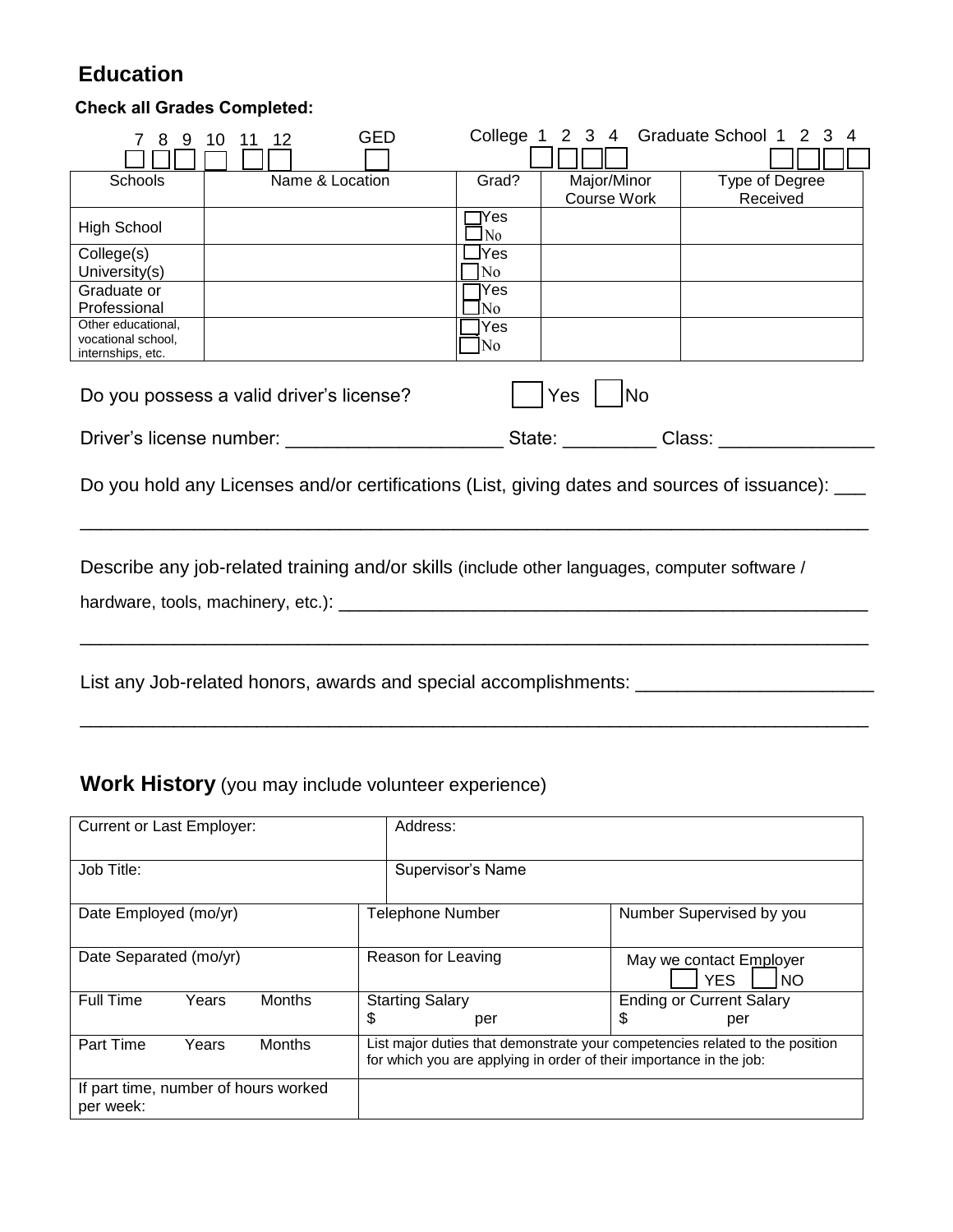| Employer:                   |       | Address:                                                  |                                                                                                                                                     |                          |                         |  |
|-----------------------------|-------|-----------------------------------------------------------|-----------------------------------------------------------------------------------------------------------------------------------------------------|--------------------------|-------------------------|--|
| Job Title:                  |       |                                                           | Supervisor's Name                                                                                                                                   |                          | <b>Telephone Number</b> |  |
| Date Employed (mo/yr)       |       | Reason for Leaving                                        |                                                                                                                                                     | Number Supervised by you |                         |  |
| Date Separated (mo/yr)      |       | <b>Ending or Current Salary</b><br><b>Starting Salary</b> |                                                                                                                                                     |                          |                         |  |
|                             |       |                                                           | \$<br>per                                                                                                                                           |                          | \$<br>per               |  |
| <b>Full Time</b>            | Years | <b>Months</b>                                             | List major duties that demonstrate your competencies related to the position<br>for which you are applying in order of their importance in the job: |                          |                         |  |
| Part Time<br>Hours per week | Years | <b>Months</b>                                             |                                                                                                                                                     |                          |                         |  |

| Employer:                   |       | Address:               |                                                                                                                                                     |                          |  |
|-----------------------------|-------|------------------------|-----------------------------------------------------------------------------------------------------------------------------------------------------|--------------------------|--|
| Job Title:                  |       |                        | Supervisor's Name                                                                                                                                   | <b>Telephone Number</b>  |  |
| Date Employed (mo/yr)       |       |                        | Reason for Leaving                                                                                                                                  | Number Supervised by you |  |
| Date Separated (mo/yr)      |       | <b>Starting Salary</b> | <b>Ending or Current Salary</b>                                                                                                                     |                          |  |
|                             |       |                        | \$<br>per                                                                                                                                           | \$<br>per                |  |
| <b>Full Time</b>            | Years | <b>Months</b>          | List major duties that demonstrate your competencies related to the position<br>for which you are applying in order of their importance in the job: |                          |  |
| Part Time<br>Hours per week | Years | <b>Months</b>          |                                                                                                                                                     |                          |  |

| Employer:                   |       |               | Address:                                                                                                                                            |                                 |  |  |
|-----------------------------|-------|---------------|-----------------------------------------------------------------------------------------------------------------------------------------------------|---------------------------------|--|--|
| Job Title:                  |       |               | Supervisor's Name                                                                                                                                   | <b>Telephone Number</b>         |  |  |
| Date Employed (mo/yr)       |       |               | Reason for Leaving                                                                                                                                  | Number Supervised by you        |  |  |
| Date Separated (mo/yr)      |       |               | <b>Starting Salary</b>                                                                                                                              | <b>Ending or Current Salary</b> |  |  |
|                             |       |               | \$<br>per                                                                                                                                           | \$<br>per                       |  |  |
| <b>Full Time</b>            | Years | <b>Months</b> | List major duties that demonstrate your competencies related to the position<br>for which you are applying in order of their importance in the job: |                                 |  |  |
| Part Time<br>Hours per week | Years | <b>Months</b> |                                                                                                                                                     |                                 |  |  |

### **References:** Please list names and phone numbers of three references (excluding family)

|     | <u> 1980 - Jan Stein Berlin, Amerikaansk politiker (</u> |  |  |
|-----|----------------------------------------------------------|--|--|
|     | (2)                                                      |  |  |
| (3) |                                                          |  |  |